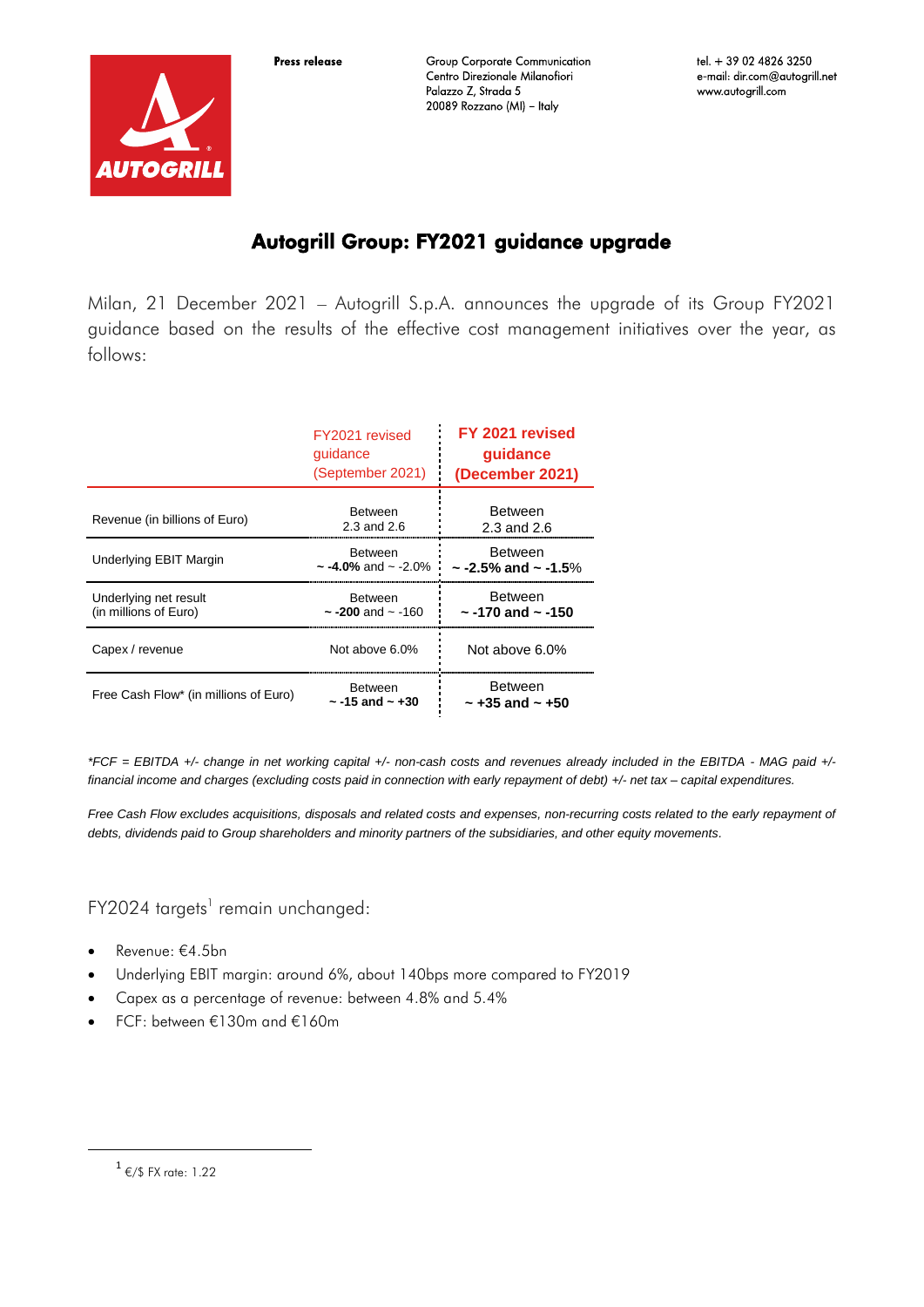Press release

**Group Corporate Communication** Centro Direzionale Milanofiori Palazzo Z, Strada 5 20089 Rozzano (MI) - Italy

The table of updates below shows how the Group's Guidance evolved in 2021:

|                                       | FY2021 guidance<br>(March 2021)                                                | FY2021 revised<br>guidance<br>(July 2021) | FY2021 revised<br>guidance<br>(September 2021) | FY 2021 revised<br>quidance<br>(December 2021) |
|---------------------------------------|--------------------------------------------------------------------------------|-------------------------------------------|------------------------------------------------|------------------------------------------------|
| Revenue (in billions of Euro)         | <b>Between</b>                                                                 | <b>Between</b>                            | <b>Between</b>                                 | <b>Between</b>                                 |
|                                       | 2.3 and 2.7                                                                    | 2.3 and $2.6$                             | 2.3 and $2.6$                                  | 2.3 and 2.6                                    |
| Underlying EBIT Margin                | <b>Between</b><br>$\sim$ -13.0% and $\sim$ -6.0% $\sim$ -5.0% and $\sim$ -2.0% | <b>Between</b>                            | Between<br>$\sim$ -4.0% and $\sim$ -2.0%       | Between<br>$\sim$ -2.5% and $\sim$ -1.5%       |
| Underlying net result                 | <b>Between</b>                                                                 | <b>Between</b>                            | Between                                        | <b>Between</b>                                 |
| (in millions of Euro)                 | $\sim$ -300 and $\sim$ -200                                                    | $\sim$ -220 and $\sim$ -160               | $\sim$ -200 and $\sim$ -160                    | $\sim$ -170 and $\sim$ -150                    |
| Capex / revenue                       | Not above 6.0%                                                                 | Not above 6.0%                            | Not above 6.0%                                 | Not above 6.0%                                 |
| Free Cash Flow* (in millions of Euro) | <b>Between</b>                                                                 | <b>Between</b>                            | <b>Between</b>                                 | Between                                        |
|                                       | $\sim$ -120 and $\sim$ -70                                                     | $\sim$ -65 and $\sim$ -15                 | $\sim$ -15 and $\sim$ +30                      | $\sim$ +35 and $\sim$ +50                      |

\*\*\*

### *Disclaimer*

*This press release contains forecasts and estimates that reflect the opinions of the management ("forward-looking statements"), especially regarding future business performance, new investments and developments in the cash flow and financial situation. Such forward-looking statements have by their very nature an element of risk and uncertainty as they depend on the occurrence of future*  events, including uncertainties on the duration and severity of the COVID-19 pandemic. Actual results may differ significantly from the forecast figures and for a number of reasons, including by way of example: traffic trends in the countries and business channels where *the Group operates; the outcome of procedures for the renewal of existing concession contracts and for the award of new concessions; changes in the competitive scenario; exchange rates between the main currencies and the euro, esp. the US dollar; interest rate movements; future developments in demand; changing oil and other raw material (food) prices; general global economic conditions; geopolitical factors and new legislation in the countries where the Group operates and other changes in business conditions.*

#### REVENUE:

"Revenue" doesn't include revenue from the sales of fuel which are excluded from the managerial view, consistently with the methodology adopted by the Management for the analysis of Group's data. The % ratios are referred to this data.

\*\*\*

## EBIT

Earnings before interest and tax.